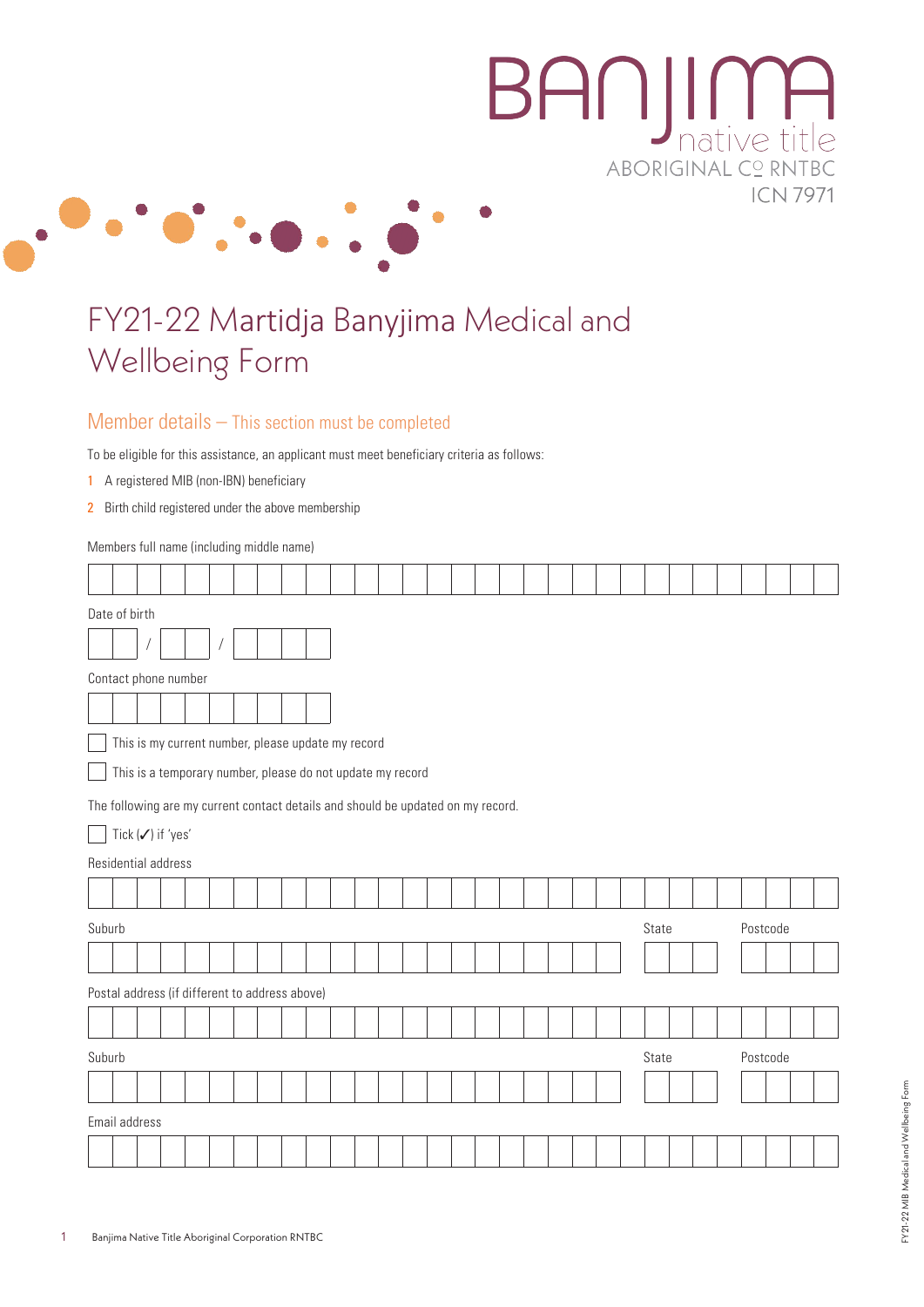# Assistance and support for medical and wellbeing

Support for health and wellbeing. Please tick  $(\checkmark)$  which item(s) you would like assistance with:

| Counselling/psychology/psychiatry/mental health<br>support services                                                                                       | Pharmaceuticals, including alternative medicines<br>(including health supplements)                                                                             |
|-----------------------------------------------------------------------------------------------------------------------------------------------------------|----------------------------------------------------------------------------------------------------------------------------------------------------------------|
| Medical and dental costs (surgery, travel/fuel to<br>appointments and food/accommodation)                                                                 | Accessories associated with health conditions<br>(such as cancer and prosthetics, wigs, air conditioners)                                                      |
| Medical travel insurance                                                                                                                                  | Private health insurance                                                                                                                                       |
| Provision for carers                                                                                                                                      | Programs relating to men's and women's health                                                                                                                  |
| Modification of vehicles for disability                                                                                                                   | Ambulance costs/membership                                                                                                                                     |
| Preventative therapy (including but not limited to<br>physiotherapy, personal trainers, dieticians, yoga, Pilates,<br>exercise programs, gym memberships) | Alternative therapy (including but not limited to naturopaths,<br>Bowen therapy, homeopaths, massage, chiropractic,<br>acupuncture, hypnosis, health retreats) |
| Prescription glasses and other medical equipment                                                                                                          | Other                                                                                                                                                          |
| Ancillary Medical services                                                                                                                                |                                                                                                                                                                |
| Purchase and maintenance of mobility vehicles<br>(one per beneficiary)                                                                                    |                                                                                                                                                                |

#### Please note:

- **•** A letter of support from your health professional relating to your needs will be required with this application.
- **•** Elderly is over 55 years old.
- **•** The allowance is allocated to all Martidja Banyjima adults (over 18 years of age). Eligible parents are entitled to access their own allowance on behalf of biological children.
- **•** Martidja Banyjima biological children of a deceased or incapacitated Martidja Banyjima parent may access an amount of up to \$5,000 shared between themselves and their biological siblings.
- Funding for treatment is only to be provided within Australia, except in the case that members can prove long term residency overseas. Emergency overseas medical will be considered on a needs basis.
- **•** No allocations of funds can be transferred to another member.

Exclusions: Vehicle repairs (including tyres), registration and maintenance, purchase and modifications of everyday vehicles, associated everyday living costs (such as rent, utilities), and mobile phones and costs associated with phones such as credit.

#### Beneficiary allowance

- **•** Health: \$5,000
- **•** Medical Procedures: Up to \$15,000

|                    | Phone | Invoice/Quote<br>No. | Amount |  |  |  |  |  |  |
|--------------------|-------|----------------------|--------|--|--|--|--|--|--|
|                    |       |                      |        |  |  |  |  |  |  |
|                    |       |                      |        |  |  |  |  |  |  |
|                    |       |                      |        |  |  |  |  |  |  |
|                    |       |                      |        |  |  |  |  |  |  |
|                    |       |                      |        |  |  |  |  |  |  |
|                    |       |                      |        |  |  |  |  |  |  |
| Total<br>Comments: |       |                      |        |  |  |  |  |  |  |
|                    |       |                      |        |  |  |  |  |  |  |